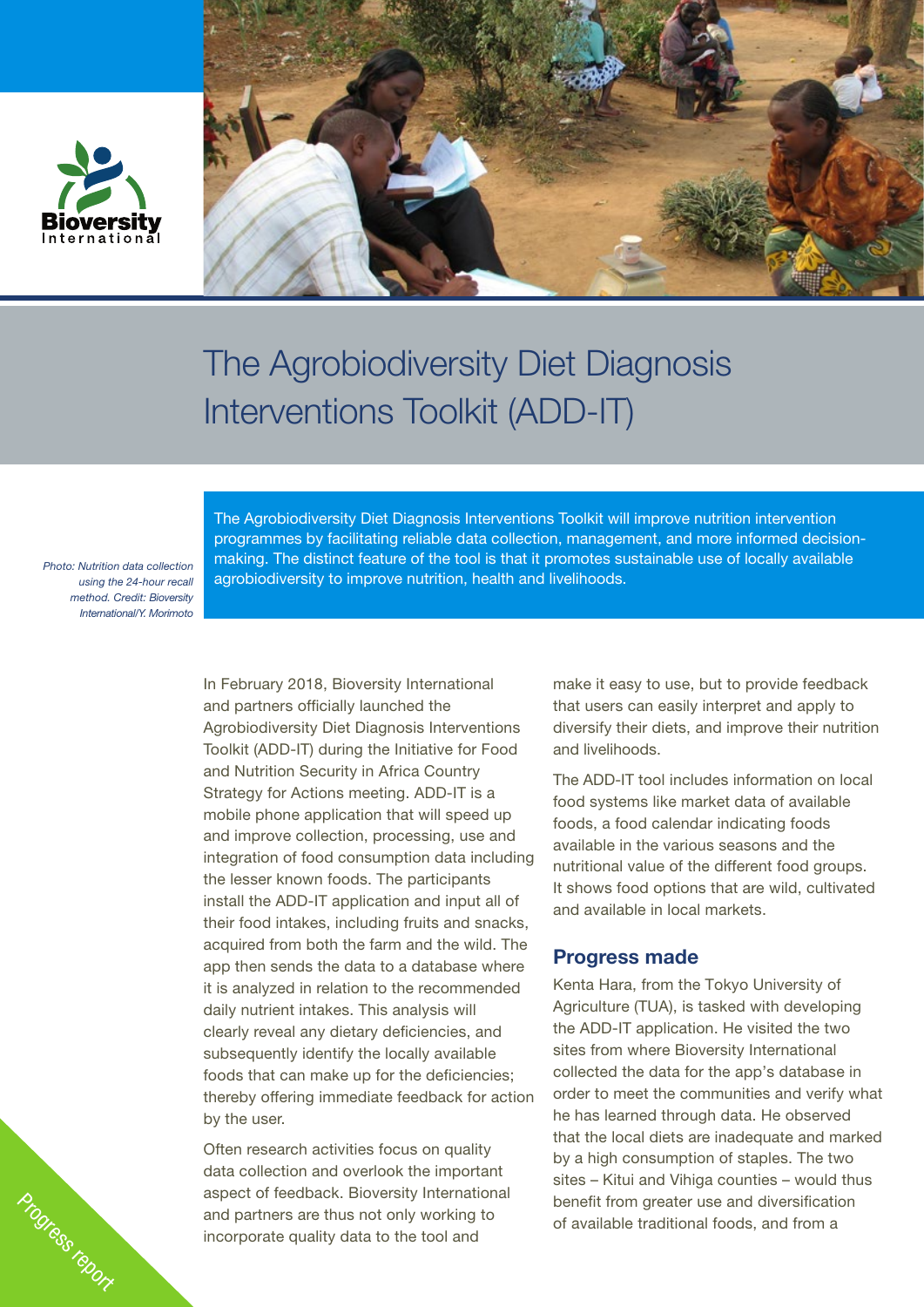

*Photo: Examples of a high staple diet (above) and a diversified diet (below). Credit: Bioversity International/Y. Morimoto*

nutrition education on the sustainable and beneficial use of the available agrobiodiversity.

After having met with the community members, the Bioversity International Kenya staff and Professor Carl Lachat of Ghent University, who is working on a similar tool, Hara intends to structure the tool so that

the information provided is easily understandable to the Community Health Volunteers (CHVs), who will administer it.

# Determinants of food choices

Numerous factors – such as cultural beliefs and practices, income, agrobiodiversity, accessibility, availability and preference, among many others – can influence dietary patterns. The tool seeks to bring together all these factors by collecting data in four key areas: (1) food consumption data using diet records, and food frequency data to assess feeding habits; (2) socio-demographic data to determine socioeconomic factors that may influence food choices; (3) agrobiodiversity data to determine available flora and fauna, both cultivated and wild; and (4) environmental data to assess its influence on food availability and consumption. These will form the integrated database that will generate feedback to the users.

## Implementation

A prototype will be ready within the first quarter of 2019 and the CHVs will pilot it in both Kitui and Vihiga counties with technical assistance from Japan International Cooperation Agency Volunteers (JICAV).

Data will be collected from the individuals within the communities, who will also be the immediate beneficiaries, while the cumulative feedback will be useful at the community, county and national level for policy and other related development activities.

The development of the tool is undergoing a rigorous process made up of four steps to ensure all factors relevant to the beneficiaries are taken into account. The process entails data collection, data analysis, feedback and action plan; all geared towards behaviour change.

## Project steps

As indicated in the following figure, the project consists of four stages: data collection, data analysis, feedback and behaviour change. Bioversity



*Photo: Hara exchanging ideas on the tool structure with the Bioversity International Kenyan team. Credit: Bioversity International/H. Kenta*